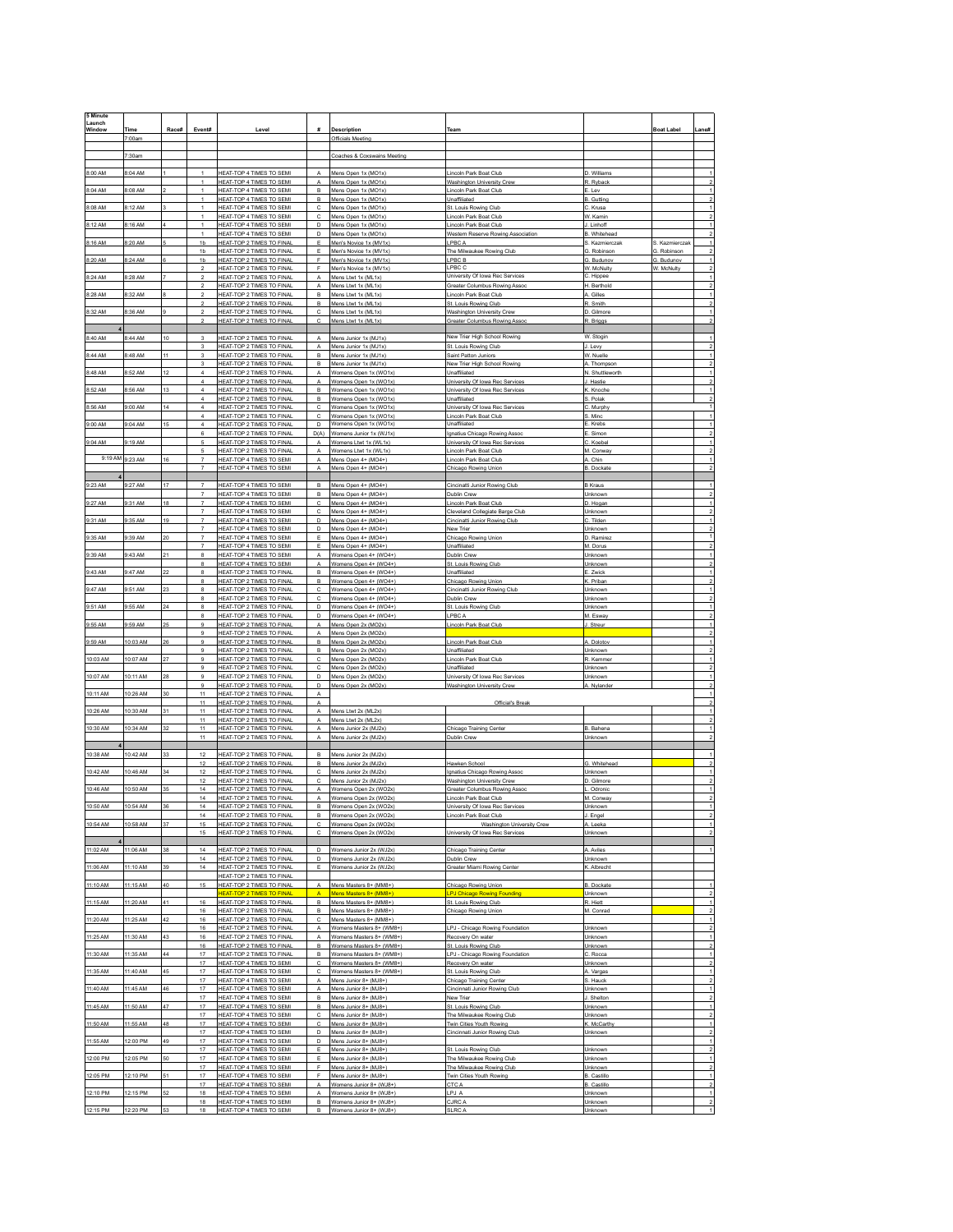|          |                 |     |                                  | HEAT-TOP 4 TIMES TO SEM                                     | C                 | Womens Junior 8+ (WJ8                              | Jublin.                                                   |                              |  |
|----------|-----------------|-----|----------------------------------|-------------------------------------------------------------|-------------------|----------------------------------------------------|-----------------------------------------------------------|------------------------------|--|
| 12:20 PM | 12:25 PM        |     | 18                               | HEAT-TOP 4 TIMES TO SEM                                     | C.                | Womens Junior 8+ (WJ8+                             | Milwaukee A                                               | Unknowr                      |  |
|          |                 |     | 18                               | HEAT-TOP 4 TIMES TO SEMI                                    | D                 | Womens Junior 8+ (WJ8+)                            | CJRC B                                                    | Unknown                      |  |
| 12:25 PM | 12:30 PM        |     | 18                               | HEAT-TOP 4 TIMES TO SEMI                                    | D                 | Womens Junior 8+ (WJ8+)                            | Seymour <sub>B</sub>                                      | Unknown                      |  |
|          |                 |     | 18                               | HEAT-TOP 4 TIMES TO SEMI                                    | E                 | Womens Junior 8+ (WJ8+)                            | Milwaukee B                                               | Unknown                      |  |
| 12:30 PM | 12:35 PM        |     |                                  | HEAT-TOP 4 TIMES TO SEM                                     | E                 | Womens Junior 8+ (WJ8+)                            | Sevmour A                                                 | Unknowr                      |  |
|          |                 |     | 18                               | <b>HEAT-TOP 4 TIMES TO SEMI</b>                             |                   | Womens Junior 8+ (WJ8+)                            | Twin Cities A                                             | Unknowr                      |  |
| 12:43 PM | 12:48 PM        |     | 18                               | HEAT-TOP 4 TIMES TO SEMI                                    | F.                | Womens Junior 8+ (WJ8+)                            | SLRC B                                                    | Unknown                      |  |
|          |                 |     | 18                               | HEAT-TOP 2 TIMES TO FINAL                                   | G                 | Womens Junior 8+ (WJ8+)                            | Twin Cities B                                             |                              |  |
| 12:48 PM | 12:53 PM        | 59  | 18                               | HEAT-TOP 2 TIMES TO FINAL                                   | G                 | Womens Junior 8+ (WJ8+)                            | Milwaukee C                                               | Unknown                      |  |
| 12:53 PM | 12:58 PM        |     | 18<br>18                         | HEAT-TOP 2 TIMES TO FINAL<br>HEAT-TOP 2 TIMES TO FINA       | H<br>H            | Womens Junior 8+ (WJ8+)<br>Womens Junior 8+ (WJ8+) | SLRC C                                                    | Unknown                      |  |
|          |                 |     | 18                               | HEAT-TOP 2 TIMES TO FINA                                    |                   | Womens Junior 8+ (WJ8+                             |                                                           | Jnknowr                      |  |
| 12:58 PM | 1:02 PM         |     | 18                               | HEAT-TOP 4 TIMES TO SEMI                                    | A                 | Mixed Open 2x (MxO2x)                              | LPBC A                                                    |                              |  |
|          |                 |     | 18                               | HEAT-TOP 4 TIMES TO SEMI                                    | A                 | Mixed Open 2x (MxO2x)                              | SLRC A                                                    | Boudreau/Chagrin             |  |
| 1:02 PM  | 1:06 PM         |     | 24                               | HEAT-TOP 4 TIMES TO SEMI                                    | в                 | Mixed Open 2x (MxO2x)                              | Unaffiliated                                              | P. Eckert                    |  |
| 1:06 PM  | 1:10 PM         |     | 24<br>24                         | HEAT-TOP 4 TIMES TO SEMI<br>HEAT-TOP 4 TIMES TO SEMI        | в<br>C            | Mixed Open 2x (MxO2x)                              | University Of Iowa Rec Services<br>LPBC B                 | Unknown                      |  |
|          |                 |     |                                  | HEAT-TOP 4 TIMES TO                                         | c                 | Mixed Open 2x (MxO2x)<br>Mixed Open 2x (MxO        | Jnafi                                                     | Kovacova/McNulty<br>S. Polal |  |
| 1:10 PM  | 1:14 PM         |     | 24                               | <b>HEAT-TOP 4 TIMES TO SEM</b>                              | D                 | Mixed Open 2x (MxO2x)                              | PBC                                                       | Idaszak/Idaszal              |  |
|          |                 |     | 24                               | HEAT-TOP 4 TIMES TO SEM                                     | D.                | Mixed Open 2x (MxO2x                               | Jniversity Of Iowa Rec Servic                             | Unkno                        |  |
| 1:14 PM  | 1:18 PM         |     | 25                               | HEAT-TOP 2 TIMES TO FINAL                                   | A                 | Men's Light 8+ (ML8+)                              | Lincoln Park Boat Club                                    | D. Hoga                      |  |
|          | 1:18 PM 1:22 PM |     | 25<br>25                         | HEAT-TOP 2 TIMES TO FINAL<br>HEAT-TOP 2 TIMES TO FINAL      | А<br>в            | Men's Light 8+ (ML8+)<br>Men's Light 8+ (ML8+)     | Cleveland Collegiate Barge Club<br>St. Louis Rowing Club  | A. Miano<br>P. Pappalardo    |  |
| 45       | <b>LUNCH</b>    |     |                                  |                                                             |                   |                                                    |                                                           |                              |  |
| 2:03 PM  | 2:08 PM         |     | 24                               | HEAT-TOP 4 TIMES TO SEMI                                    | А                 | Mens Novice 4+ (MN4+)                              | CJRC A                                                    | Metz                         |  |
|          |                 |     | 24                               | HEAT-TOP 4 TIMES TO SEM                                     | A                 | Mens Novice 4+ (MN4+                               | CJRC B                                                    | K. Tankersle                 |  |
| 2:08 PM  | :13 PM          |     | 25                               | HEAT-TOP 4 TIMES TO SEMI                                    | в                 | Mens Novice 4+ (MN4+)                              | <b>CRUA</b>                                               |                              |  |
| 2:13 PM  | 2:17 PM         |     | 25<br>27                         | HEAT-TOP 4 TIMES TO SEMI<br>HEAT-TOP 4 TIMES TO SEMI        | B<br>$\mathtt{C}$ | Mens Novice 4+ (MN4+)<br>Mens Novice 4+ (MN4+)     | lonatius A<br>LPBC A                                      | Unknown<br>D. Hogar          |  |
|          |                 |     | 27                               | HEAT-TOP 4 TIMES TO SEMI                                    | с                 | Mens Novice 4+ (MN4+)                              | LPJ A                                                     | Unknown                      |  |
| 2:17 PM  | 2:21 PM         | 70  | 27                               | HEAT-TOP 4 TIMES TO SEMI                                    | D                 | Mens Novice 4+ (MN4+)                              | Milwaukee A                                               | Unknown                      |  |
|          |                 |     | 27                               | HEAT-TOP 4 TIMES TO SEMI                                    | D                 | Mens Novice 4+ (MN4+)                              | Twin Cities A                                             | Unknown                      |  |
| 2:21 PM  | 2:25 PM         |     | 27<br>27                         | <b>HEAT-TOP 4 TIMES TO SEMI</b>                             | E<br>E            | Mens Novice 4+ (MN4+)                              | SLRC A                                                    | R. Harzo<br>Unkn             |  |
| 2:25 PM  | 2:29 PM         |     | 27                               | HEAT-TOP 4 TIMES TO SEMI<br>HEAT-TOP 4 TIMES TO SEMI        | F                 | Mens Novice 4+ (MN4+)<br>Mens Novice 4+ (MN4+)     | <b>SLRC B</b><br>Milwaukee C                              | Unknown                      |  |
|          |                 |     | 27                               | HEAT-TOP 4 TIMES TO SEMI                                    | F                 | Mens Novice 4+ (MN4+)                              | Twin Cities B                                             | Unknown                      |  |
| 2:29 PM  | 2:33 PM         |     | 27                               | HEAT-TOP 4 TIMES TO SEMI                                    | G                 | Mens Novice 4+ (MN4+)                              | Milwaukee B                                               |                              |  |
|          |                 |     | 27                               | HEAT-TOP 4 TIMES TO SEMI                                    | G                 | Mens Novice 4+ (MN4+)                              |                                                           |                              |  |
| :33 PM   | 37 PM           | 74  | ${\bf 28}$                       | HEAT-TOP 4 TIMES TO SEMI                                    | А                 | Womens Novice 4+ (WN4+)<br>Womens Novice 4+ (WN4+) | <b>SLRCA</b>                                              |                              |  |
| 2:37 PM  | 2:41 PM         |     | 28<br>28                         | HEAT-TOP 4 TIMES TO SEMI<br><b>HEAT-TOP 4 TIMES TO SEMI</b> | Α<br>в            | Womens Novice 4+ (WN4+)                            | Dublin A<br>lowa A                                        |                              |  |
|          |                 |     | 28                               | HEAT-TOP 4 TIMES TO SEMI                                    | в                 | Womens Novice 4+ (WN4+)                            | Twin Cities Youth Rowing A                                |                              |  |
| 2:41 PM  | 2:45 PM         | 76  | 28                               | HEAT-TOP 4 TIMES TO SEMI                                    | $\mathtt{C}$      | Womens Novice 4+ (WN4+)                            | Milwaukee A                                               |                              |  |
|          |                 |     | 28                               | HEAT-TOP 4 TIMES TO SEMI                                    | с                 | Womens Novice 4+ (WN4+)                            | ROW A                                                     |                              |  |
| 2:45 PM  | 2:49 PM         | 77  | 28                               | HEAT-TOP 4 TIMES TO SEMI                                    | D                 | Womens Novice 4+ (WN4+)                            | CJRC A                                                    |                              |  |
| 2:49 PM  | 53 PM           |     | 28                               | HEAT-TOP 4 TIMES TO SEMI<br>HEAT-TOP 4 TIMES TO SEMI        | D<br>E            | Womens Novice 4+ (WN4+)<br>Womens Novice 4+ (WN4+) | <b>SLRC B</b><br>SLRC <sub>C</sub>                        |                              |  |
|          |                 |     | 28                               | <b>HEAT-TOP 4 TIMES TO SEMI</b>                             | E                 | Womens Novice 4+ (WN4+)                            |                                                           |                              |  |
| 2:53 PM  | 2:57 PM         | 79  | 28                               | HEAT-TOP 4 TIMES TO SEMI                                    | F                 | Womens Novice 4+ (WN4+)                            | Twin Cities Youth Rowing B                                |                              |  |
|          |                 |     | 28                               | HEAT-TOP 4 TIMES TO SEMI                                    | F.                | Womens Novice 4+ (WN4+)                            | SLRC D                                                    |                              |  |
| 2:57 PM  | 3:01 PM         |     | $\mathbf{1}$                     | SEMI-WINNER TO FINAL                                        | Α                 | Mens Open 1x (MO1x)                                | 2ND BEST TIME                                             |                              |  |
| 3:01 PM  | 3:05 PM         |     |                                  | SEMI-WINNER TO FINAL<br>SEMI-WINNER TO FINAL                | А<br>B            | Mens Open 1x (MO1x)<br>Mens Open 1x (MO1x)         | <b>3RD BEST TIME</b><br><b>1ST BEST TIME</b>              |                              |  |
|          |                 |     | $\mathbf{1}$                     | SEMI-WINNER TO FINAL                                        | B                 | Mens Open 1x (MO1x)                                | <b>4TH BEST TIME</b>                                      |                              |  |
|          |                 |     |                                  |                                                             |                   |                                                    |                                                           |                              |  |
| 3:05 PM  | 3:09 PM         |     | $\overline{7}$                   | SEMI-WINNER TO FINAL                                        | A                 | Mens Open 4+ (MO4+)                                | 2ND BEST TIME                                             |                              |  |
|          |                 |     | $\overline{7}$                   | SEMI-WINNER TO FINAL                                        | A                 | Mens Open 4+ (MO4+)                                | <b>3RD BEST TIME</b>                                      |                              |  |
| 3:17 PM  | 3:21 PM         |     | $\overline{7}$<br>$\overline{7}$ | SEMI-WINNER TO FINAL<br>SEMI-WINNER TO FINAL                | в<br>в            | Mens Open 4+ (MO4+)<br>Mens Open 4+ (MO4+)         | <b>1ST BEST TIME</b><br><b>4TH BEST TIME</b>              |                              |  |
| 3:21 PM  | 3:25 PM         |     | 8                                | SEMI-WINNER TO FINAL                                        | A                 | Womens Open 4+ (WO4+)                              | 2ND BEST TIME                                             |                              |  |
|          |                 |     |                                  | SEMI-WINNER TO FINA                                         | A                 | Womens Open 4+ (WO4+                               | 3RD BE<br>TIMI                                            |                              |  |
| 3:25 PM  | 3:29 PM         |     |                                  | SEMI-WINNER TO FINAL                                        | в                 | Nomens Open 4+ (WO4-                               | <b>1ST BEST</b><br>TIME                                   |                              |  |
|          |                 |     | 17                               | <b>SEMI-WINNER TO FINAL</b>                                 | в                 | Womens Open 4+ (WO4+                               | <b>4TH BEST TIME</b>                                      |                              |  |
|          | 3:29 PM 3:33 PM |     | $17\,$                           | SEMI-WINNER TO FINAL<br>SEMI-WINNER TO FINAL                | A<br>А            | Mens Junior 8+ (MJ8+)<br>Mens Junior 8+ (MJ8+)     | 2ND BEST TIME<br><b>3RD BEST TIME</b>                     |                              |  |
|          | 3:33 PM 3:37 PM |     | 17                               | SEMI-WINNER TO FINAL                                        | в                 | Mens Junior 8+ (MJ8+)                              | <b>1ST BEST TIME</b>                                      |                              |  |
|          |                 |     | 17                               | <b>SEMI-WINNER TO FINAL</b>                                 | B                 | Mens Junior 8+ (MJ8+)                              | <b>4TH BEST TIME</b>                                      |                              |  |
| 3:29 PM  | 33 PM           |     | 18                               | SEMI-WINNER TO FINA                                         | A                 | Womens Junior 8+ (WJ8-                             | 2ND BES<br>TIMI                                           |                              |  |
|          |                 |     | 18                               | SEMI-WINNER TO FINA<br><b>SEMI-WINNER TO FINAL</b>          | A                 | Vomens Junior 8+ (WJ8-                             | 3RD BES                                                   |                              |  |
| 3:33 PM  | 3:37 PM         |     | 18<br>18                         | SEMI-WINNER TO FINAL                                        | в<br>B            | Womens Junior 8+ (WJ8+<br>Womens Junior 8+ (WJ8+)  | <b>1ST BEST TIME</b><br><b>4TH BEST TIME</b>              |                              |  |
|          |                 |     |                                  |                                                             |                   |                                                    |                                                           |                              |  |
| 3:37 PM  | 3:41 PM         | 90  | 24                               | SEMI-WINNER TO FINAL                                        | Α                 | Mixed Open 2x (MxO2x)                              | 2ND BEST TIME                                             |                              |  |
|          |                 |     | 24                               | SEMI-WINNER TO FINAL                                        | A                 | Mixed Open 2x (MxO2x)                              | <b>3RD BEST TIME</b>                                      |                              |  |
| 3:41 PM  | 3:46 PM         |     | 24                               | SEMI-WINNER TO FINAL                                        | в                 | Mixed Open 2x (MxO2x)                              | <b>1ST BEST TIME</b><br><b>4TH BEST TIME</b>              |                              |  |
| 3:46 PM  | 3:51 PM         |     | 24<br>27                         | SEMI-WINNER TO FINA<br>SEMI-WINNER TO FINAL                 | B<br>A            | Mixed Open 2x (MxO2x)<br>Mens Novice 4+ (MN4+)     | 2ND BEST TIME                                             |                              |  |
|          |                 |     | 27                               | SEMI-WINNER TO FINAL                                        | A                 | Mens Novice 4+ (MN4+)                              | <b>3RD BEST TIME</b>                                      |                              |  |
| 3:55 PM  | 3:59 PM         |     |                                  | SEMI-WINNER TO FINAL                                        |                   | Mens Novice 4+ (MN4+)                              | <b>1ST BEST TIME</b>                                      |                              |  |
|          |                 |     | 27                               | SEMI-WINNER TO FINAL                                        | B                 | Mens Novice 4+ (MN4+)                              | <b>4TH BEST TIME</b>                                      |                              |  |
| 3:59 PM  | 4:03 PM         | 91  | 28<br>${\bf 28}$                 | SEMI-WINNER TO FINAL<br>SEMI-WINNER TO FINAL                | A<br>A            | Womens Novice 4+ (WN4+)<br>Womens Novice 4+ (WN4+) | 2ND BEST TIME<br><b>3RD BEST TIME</b>                     |                              |  |
| 4:03 PM  | 4:07 PM         |     | ${\bf 28}$                       | SEMI-WINNER TO FINAL                                        | в                 | Womens Novice 4+ (WN4+)                            | <b>1ST BEST TIME</b>                                      |                              |  |
|          |                 |     | 28                               | SEMI-WINNER TO FINAL                                        | <b>B</b>          | Womens Novice 4+ (WN4+)                            | <b>4TH BEST TIME</b>                                      |                              |  |
|          |                 |     |                                  |                                                             |                   |                                                    |                                                           |                              |  |
| 4:07 PM  | 4:14 PM         |     |                                  |                                                             |                   |                                                    |                                                           |                              |  |
| 4:14 PM  | 4:21 PM         |     |                                  |                                                             |                   |                                                    |                                                           |                              |  |
|          |                 |     |                                  |                                                             |                   | Official's Break                                   |                                                           |                              |  |
| 4:21 PM  | 4:25 PM         |     | $\mathbf{1}$                     | <b>FINAL</b>                                                | А                 | Mens Open 1x (MO1x)                                | <b>1ST BEST TIME</b>                                      |                              |  |
|          |                 |     | $\overline{1}$                   | FINAL                                                       | А                 | Mens Open 1x (MO1x)                                | 2ND BEST TIME                                             |                              |  |
| 4:25 PM  | 4:29 PM         |     | $\mathfrak{p}$<br>$\overline{2}$ | <b>FINAL</b><br>FINAL                                       | A<br>А            | Mens Ltwt 1x (ML1x)<br>Mens Ltwt 1x (ML1x)         | <b>1ST BEST TIME</b><br>2ND BEST TIME                     |                              |  |
| 4:29 PM  | 4:33 PM         |     | $\sqrt{3}$                       | FINAL                                                       | Α                 | Mens Junior 1x (MJ1x)                              | <b>1ST BEST TIME</b>                                      |                              |  |
|          |                 |     | 3                                | <b>FINAL</b>                                                | A                 | Mens Junior 1x (MJ1x)                              | 2ND BEST TIME                                             |                              |  |
| 4:33 PM  | 4:37 PM         |     | $\ddot{a}$                       | <b>FINAL</b>                                                | A                 | Womens Open 1x (WO1x)                              | <b>1ST BEST TIME</b>                                      |                              |  |
|          |                 |     | $\ddot{a}$                       | <b>FINAL</b>                                                | $\mathsf A$       | Womens Open 1x (WO1x)                              | 2ND BEST TIME                                             |                              |  |
| 4:41 PM  | 4:45 PM         | 97  | 5                                | FINAL                                                       | A                 | Womens Ltwt 1x (WL1x)                              | <b>1ST BEST TIME</b>                                      |                              |  |
|          |                 |     | 5                                | <b>FINAL</b>                                                | A                 | Womens Ltwt 1x (WL1x)                              | 2ND BEST TIME                                             |                              |  |
| 4:45 PM  | 4:49 PM         | 98  | $\,6\,$                          | FINAL                                                       | $\mathsf A$       | Womens Junior 1x (WJ1x)                            | <b>1ST BEST TIME</b>                                      |                              |  |
|          |                 |     | 6                                | FINAL                                                       | A                 | Womens Junior 1x (WJ1x)                            | 2ND BEST TIME                                             |                              |  |
| 4:49 PM  | 4:53 PM         | 99  | $\overline{7}$                   | <b>FINAL</b>                                                | A                 | Mens Open 4+ (MO4+)                                | <b>1ST BEST TIME</b>                                      |                              |  |
| 4:53 PM  | 4:57 PM         | 100 | $\overline{7}$<br>8              | FINAL<br><b>FINAL</b>                                       | A<br>А            | Mens Open 4+ (MO4+)                                | 2ND BEST TIME                                             |                              |  |
|          |                 |     | 8                                | FINAL                                                       | A                 | Womens Open 4+ (WO4+<br>Womens Open 4+ (WO4+)      | <b>1ST BEST TIME</b><br>2ND BEST TIME                     |                              |  |
| 4:57 PM  | 5:01 PM         | 101 | 9                                | <b>FINAL</b>                                                | А                 | Mens Open 2x (MO2x)                                | <b>1ST BEST TIME</b>                                      |                              |  |
|          |                 |     | $9\,$                            | FINAL                                                       | A                 | Mens Open 2x (MO2x)                                | 2ND BEST TIME                                             |                              |  |
| 5:01 PM  | 5:05 PM         | 102 | 10                               | <b>FINAL</b>                                                | $\mathsf{A}$      | Mens Ltwt 2x (ML2x)                                | St. Louis Rowing Club                                     | 3. Gutting                   |  |
| 5:05 PM  | :09 PM          | 103 | 10<br>11                         | FINAL<br>FINAL                                              | A<br>A            | Mens Ltwt 2x (ML2x)<br>Mens Junior 2x (MJ2x        | <b>Washington University Crew</b><br><b>1ST BEST TIME</b> | D. Gilmore                   |  |
|          |                 |     | 11                               | <b>FINAL</b>                                                | A                 | Mens Junior 2x (MJ2x                               | 2ND BEST TIME                                             |                              |  |
| 5:09 PM  | 5:13 PM         | 104 | 12                               | FINAL                                                       | A                 | Womens Open 2x (WO2x)                              | <b>1ST BEST TIME</b>                                      |                              |  |
|          |                 |     | 12                               | <b>FINAL</b>                                                | A                 | Womens Open 2x (WO2x)                              | 2ND BEST TIME                                             |                              |  |